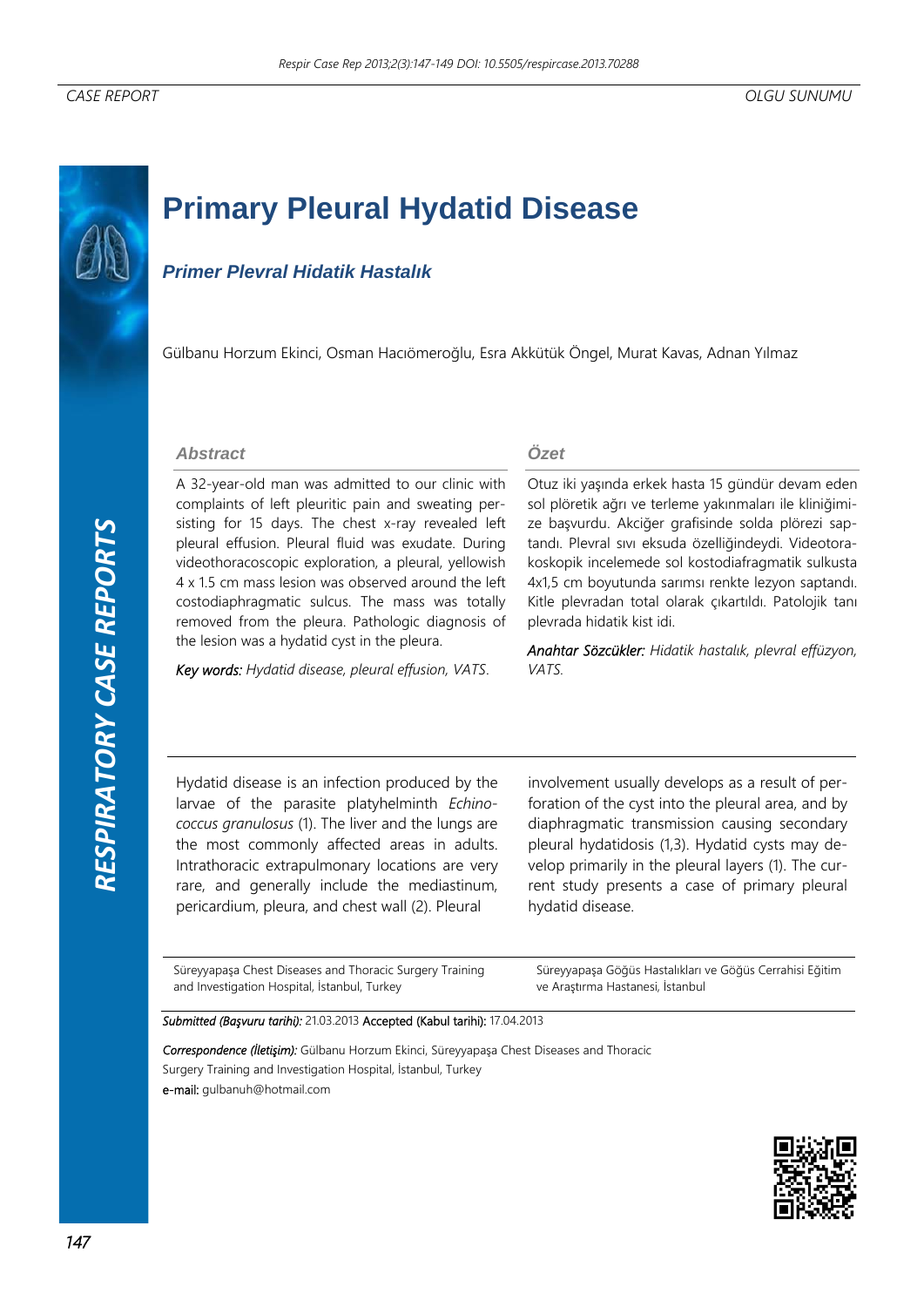## CASE

A 32-year-old Turkish man was admitted to our clinic with complaints of left pleuritic pain and sweat persisting for 15 days. He was a nonsmoker. He had no history of contact with carnivores and sheep. The chest radiograph was consistent with pleural effusion in the left lower hemithorax (Figure 1). Physical examination revealed dullness to percussion and diminished breath sounds over the left lower lung field. Routine biochemical analyses and electrocardiogram were within normal limits. Erythrocyte sedimentation ratio was 20 mm/hour. Computed tomography of the thorax showed left-sided pleural effusion (Figure 2). Thoracentesis yielded exudative pleural effusion. The adenosine deaminase level of pleural fluid was within normal limits. Pleural fluid sample for acid-resistant bacilli was negative. The tuberculin skin test was positive. Bronchoscopic examination revealed normal endobronchial appearance. A videoassisted thoracoscopic exploration was performed. A pleural, yellowish 4 x 1.5 cm mass lesion was observed around the left costadiaphragmatic sulcus. Multiple pleural biopsies were made and the mass was totally removed from the pleura. Pleural biopsies were reported as chronic pleuritis. Pathologic diagnosis of the pleural mass was hydatid disease. Ultrasonography of the abdomen was normal. There were no complications in the postoperative period and the patient was discharged three days after the operation. The anthelmintic agent albendazole (10 mg/kg) was administered daily for three months postoperatively. Chest radiograph revealed no pleural effusion two months after operation (Figure 3).

### **DISCUSSION**

Hydatid cyst disease is a parasitic disease that has been known since the time of Hippocrates. Although it has been rare in developed countries, it is common in many sheep- and cattle-raising areas, notably Mediterranean countries, South America, the Middle East, New Zealand, and Australia (2). It remains endemic in Turkey and the incidence of hydatid disease is said to be 2/100,000 (4).



*Figure 1: Chest x-ray shows left-sided pleural effusion.* 



*Figure 2: Computed tomography of the thorax shows left-sided pleural effusion.* 



*Figure 3: Chest x-ray shows no pleural effusion two month after operation.*